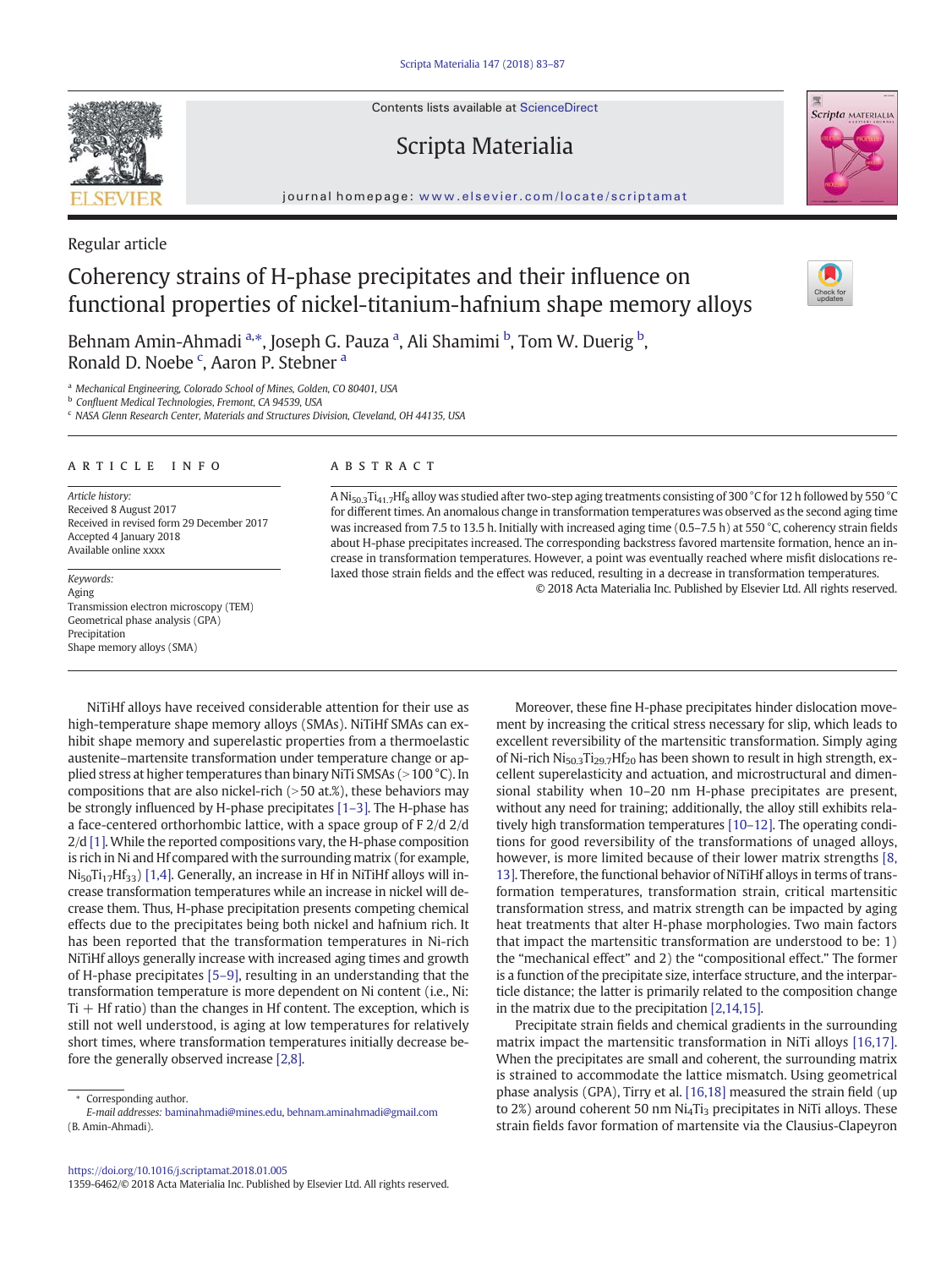<span id="page-1-0"></span>relationship that governs the phase transformation. When the precipitates grow further in size, they lose their coherency and the strain fields are relaxed by formation of interface (misfit) dislocations along the precipitate–matrix interface; therefore, they lose their potential to affect the nucleation of martensitic phases [\[16,17\]](#page-4-0).

The precipitates in NiTiHf alloys should also have a similar influence on the martensitic transformation. However, the exact nature of the strain fields about H-phase precipitates and their correlation to martensitic phase transformations in NiTiHf alloys has been proposed [\[14\],](#page-4-0) but not directly observed. In the present study, the coherency and strain fields of the H-phase precipitates in  $Ni<sub>50.3</sub>Ti<sub>41.7</sub>Hf<sub>8</sub>$  were quantified and correlated with the martensitic transformation temperatures (TTs) and critical martensitic transformation stress.

A NiTiHf alloy with target composition of  $N$ i<sub>50.3</sub>Ti<sub>41.7</sub>Hf<sub>8</sub> (at. %) was made by induction-melting high-purity elemental constituents using a graphite crucible and casting into a copper mold. The ingot was homogenized in a vacuum furnace at 1050 °C for 72 h, and were then extruded at 900 °C at a 7:1 area reduction ratio. The extruded rod was then sectioned into samples that were initially solution-annealed at 1050 °C for 30 min, water quenched, and then aged at 300 °C for 12 h and air-cooled (see ref. [\[3\]](#page-3-0) for the effect of pre-aging treatment in NiTiHf alloys). Finally, the samples were aged a second time at 550 °C for different times (0.5, 3.5, 7.5 and 13.5 h) and air-cooled. The extruded samples were encapsulated in a quartz tube under Ar during all heat treatments.

Differential scanning calorimetry (DSC) tests were performed using a TA Instruments Q100 V9.9 with heating and cooling rates of 10 °C/min and temperature range between −180 °C and 150 °C. Mechanical compression tests were performed on a MTS test stand, and the applied force was measured using a MTS 661.20 load cell. Compression samples were cylindrical with a diameter of 5 mm and a length of 10 mm. Compression cycling for 5 cycles was applied using a maximum load of 40 kN and a minimum load of 250 N, corresponding to 2 GPa and 13 MPa compressive engineering stress limits. A speed of 0.1 mm/min was used, corresponding to approximate strain rate of  $10^{-4}$  s<sup>-1</sup>.

The surfaces of the samples were speckled using an airbrush to deposit sequential layers of alumina powders (≤10 μm) and Brother TB450 carbon black toner powder. Digital images were acquired during loading, and the Ncorr Digital Image Correlation (DIC) software was used to analyze the displacements of these particles. From these displacement fields, the software calculated the surface strains during deformation. Before each test, eight images of the undeformed sample were acquired and analyzed to establish the strain noise  $(10^{-4}$  to  $10^{-5}$ ).

Conventional and high-resolution transmission electron microscopy (HRTEM) of aged NiTiHf samples was carried out using an FEI Talos TEM (FEG, 200 kV). The TEM samples were prepared by grinding the slices to 90–100 μm thick; a mechanical punch was then used to create 3 mm discs. A Fischione automatic twin-jet electropolisher (model 120) at 13 V was then used to thin the TEM foils. An electrolyte of  $HNO<sub>3</sub>$  and methanol in a 1:3 volume ratio at around −35 °C was used for electropolishing. To measure the size of H-phase precipitates and interparticle distance (the distance of a single precipitate from its closest precipitate), several HRTEM images taken from various regions, were used. This measurement was repeated for almost 100 precipitates on each sample and average precipitate size, average interparticle distance and their corresponding standard error is reported. Note that the interparticle distances were measured from 2D HRTEM images. Because measurements of this type can be influenced by the thickness of the TEM samples, we were careful to use only the regions of the TEM samples that were of the same thickness to measure and compare interparticle distances between different samples.

The dislocation density in the aged samples was measured by counting extra half-planes in HRTEM images. For better visualization of the extra half-planes, a mask was applied on each g-vector, and the corresponding inverse fast Fourier transform (IFFT) was generated showing one family of planes. This procedure was used for all main spots present in the FFT pattern; thus, the dislocation density was calculated on the basis of the number of extra half-planes present in all IFFT images. Special precaution was taken to exclude regions exhibiting "reversal of contrast" due to changes of thickness/defocus. A series of HRTEM images from a given region was thus obtained at different defocus conditions to reveal the presence of contrast reversal. Also, special attention was paid to avoid the misidentification of Moiré-effect-induced lattice image shifting as dislocations. The individual dislocation density was measured for several grains and several regions inside an individual grain for each aging time and corresponding average dislocation density and standard error was reported. To quantify the strain fields in HRTEM images, the GPA technique was used. GPA is an image-processing technique sensitive to small displacements of the lattice fringes in HRTEM images [\[19\]](#page-4-0). A Gaussian selection window was used in the GPA analysis with a diameter such that the spatial resolution of strain determination was 2 nm.

In studying the effect of heat treatments on functional properties of  $Ni_{50.3}Ti_{29.7}Hf_{20}$ , a 550 °C, 3 h aging has been shown to result in optimized strength and minimized thermal hysteresis of the martensitic transformation [7–[11\].](#page-3-0) We initially tried the same heat treatment on the  $N$ i<sub>50.3</sub>Ti<sub>41.7</sub>Hf<sub>8</sub> alloy, but the preliminary work found that if we first aged at 300 °C for 12 h, we achieved more superelastic transformation strain than after a direct, 1-step 550 °C age. Therefore, in the present study, the martensitic transformation temperatures and superelastic behavior of  $Ni<sub>50.3</sub>Ti<sub>41.7</sub>Hf<sub>8</sub>$  were studied after a multi-step heat treatment consisting of a solution anneal, a 300 °C/12 h heat treatment, and finally aging at 550 °C for various aging times. Fig. 1a shows the DSC curves of the  $\text{Ni}_{50.3}\text{Ti}_{41.7}\text{H}_{8}$  alloy after aging at 550 °C for different times. The martensite start temperature  $(M_s)$  is indicated by arrows in Fig. 1a. M<sub>s</sub> of the aged sample at 550 °C for 0.5 h is  $-65$  °C. It increases to  $-34$  °C and  $-7$  °C after aging for 3.5 h and 7.5 h, respectively. However, with further aging at 550  $^{\circ}$ C for 13.5 h, the M<sub>s</sub> then decreases to  $-19$  °C. The A<sub>f</sub> (Austenite finish temperature) of the aged sample at 550 °C for 0.5 h is 13 °C and increases to 22 °C and 41 °C after aging for 3.5 h and 7.5 h, respectively. Similar to the trend with  $M_s$ , with further aging at 550 °C for 13.5 h, the  $A_f$  decreases to 30 °C.

Fig. 1b shows the compression superelastic responses of the  $Ni<sub>50.3</sub>Ti<sub>41.7</sub>Hf<sub>8</sub>$  samples aged at 550 °C for different times. The compression tests were performed at room temperature (23 °C); therefore, all the tests except for the 550  $°C/0.5$  h were performed below A<sub>f</sub>. For these tests, the unloaded strains observed at the end of each mechanical



Fig. 1. Effect of aging time at 550 °C on (a) the transformation temperatures and (b) superelastic behavior of  $Ni_{50.3}Ti_{41.7}Hf_8$  alloy.  $M_s$  is indicated by arrows in each DSC curve.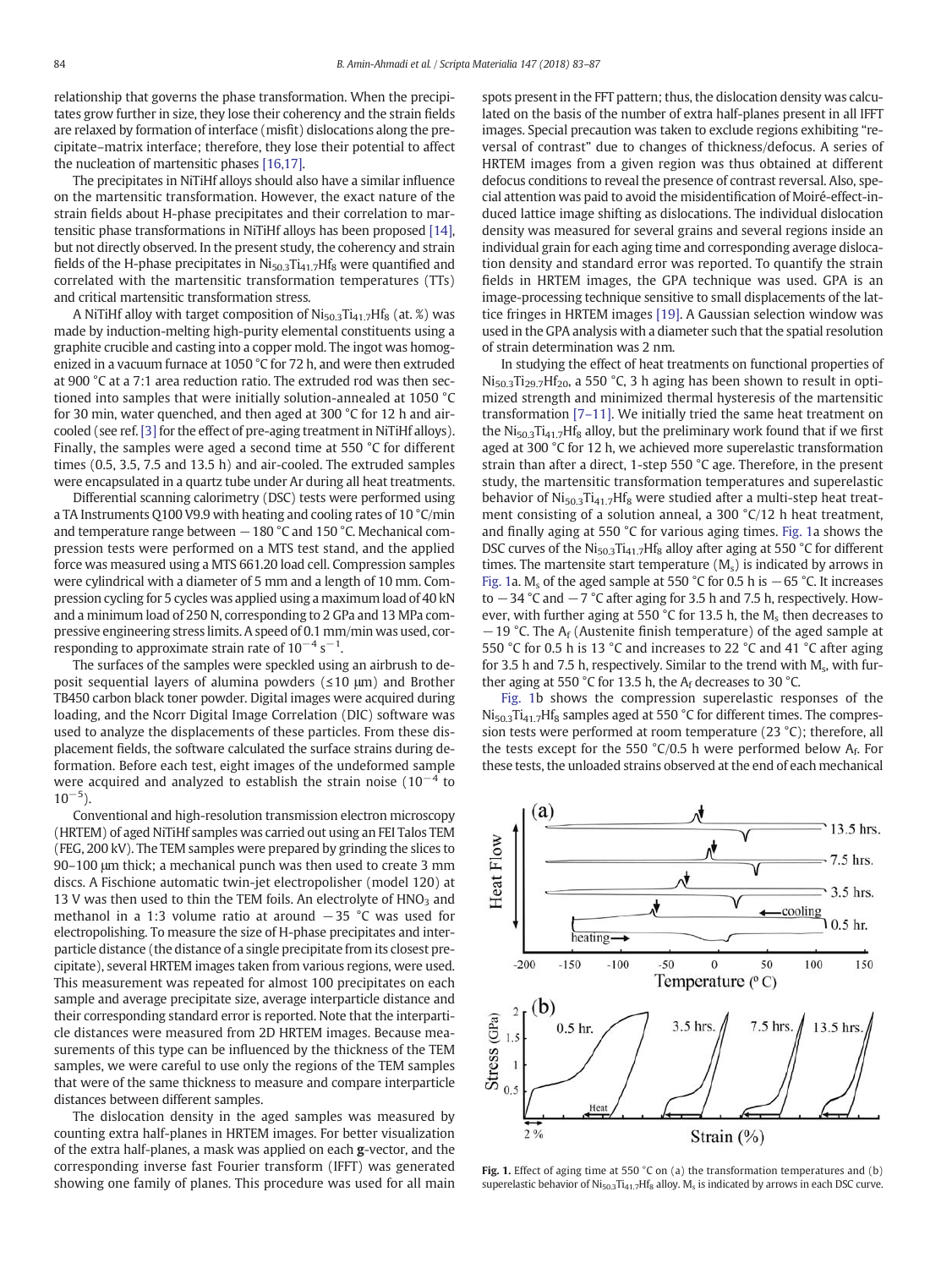cycle can be attributed to martensite that did not transform back to austenite. This mechanism was confirmed by heating the samples to 150 °C and measuring the recovered strains, indicated by the solid arrows. For the sample tested above  $A_f$ , (the 550 °C/0.5 h sample), only a portion of the strain is recovered upon heating. Thus, much of the unrecovered strain in this sample is due to plastic deformation, as has been documented using neutron diffraction in binary NiTi [\[20\]](#page-4-0).

It is clear from [Fig. 1](#page-1-0)b that the stress required to form martensite (the plateau stress) first decreases from 650 MPa (550 °C/0.5 h sample) to 420 MPa (550 °C/3.5 h sample), then further drops to 240 MPa (550 °C/7.5 h sample), and then increases back to 370 MPa after aging for 13.5 h. The change in critical martensitic stress with aging time for  $Ni<sub>50.3</sub>Ti<sub>41.7</sub>H<sub>8</sub>$  is consistent with the trend in  $M<sub>s</sub>$  as shown in [Fig. 1a](#page-1-0). When the  $M_s$  decreases, the critical stress for martensitic transformation increases, and vice versa.

Fig. 2a shows the conventional bright field (BF) image of the  $Ni_{50.3}Ti_{41.7}Hf_8$  alloy after aging at 550 °C for 0.5 h. The corresponding selected area diffraction pattern (SADP) from the upper grain is also shown in the upper right inset. The main spots in the SADP belong to the B2 cubic austenite structure, and the super reflections at 1/3 positions along  $\langle 110 \rangle_{B2}$ , indicated by arrowheads, are reflections from uniquely oriented H-phase precipitates. The morphology of the Hphase precipitates is shown in an HRTEM micrograph in Fig. 2b (indicated with the letter "P"), and the corresponding FFT is shown in the upper right inset of Fig. 2b. The precipitates (550 °C/0.5 h) are ellipsoidal in shape with average dimensions of 8.4  $\pm$  1 nm (length) and 5.1  $\pm$ 1 nm (width); the average interparticle distance is  $5 \pm 2$  nm. Further aging at 550 °C for 3.5 h enlarges the precipitate size to 15  $\pm$  2 nm in length and  $7.7 \pm 1$  nm in width and increases the average interparticle distance to 8  $\pm$  1.5 nm. The average precipitate size and interparticle distance keep increasing with further aging at 550 °C; for a 550 °C/ 13 h sample, the precipitate size reaches  $21 \pm 2.5$  nm in length and  $8.5 \pm 1$  nm in width, and the average interparticle distance reaches 13  $\pm$  1.5 nm. The average dislocation density was also measured using HRTEM images for  $Ni<sub>50.3</sub>Ti<sub>41.7</sub>Hf<sub>8</sub>$  samples aged at 550 °C for different times, and no changes were observed (6.5  $\pm$  0.5  $\times$  10<sup>15</sup>/m<sup>2</sup>); therefore, longer aging time 550 °C did not change average dislocation density compared with 550 °C/0.5 h sample. Hence, dislocation annihilation during aging at 550 °C can be excluded as a possible mechanism that influences the transformation stresses and temperatures by further aging the  $Ni<sub>50.3</sub>Ti<sub>41.7</sub>Hf<sub>8</sub>$  alloy at 550 °C.

[Fig. 3](#page-3-0)a and b show the HRTEM and corresponding GPA map ( $\varepsilon_{xx}$ ) strain component) of  $N$ i<sub>50.3</sub>Ti<sub>41.7</sub>Hf<sub>8</sub> after aging at 550 °C for 3.5 h. It is clear from [Fig. 3b](#page-3-0) that the H-phase–matrix interface is still coherent. To accommodate the lattice mismatch, the surrounding matrix is strained up to 2.5% (indicated by white arrows in [Fig. 3](#page-3-0)b) up to 12 nm away from the precipitate–matrix interface; however, with further aging at 550 °C for 13.5 h [\(Fig. 3c](#page-3-0), d), precipitates lose their coherency, and the strain field around the interface is relaxed by formation of misfit dislocations (misfit dislocations are shown by white arrowheads in [Fig.](#page-3-0) [3d](#page-3-0)). It is worth mentioning that due to the narrow strain field  $\left($  < 2 nm spatial resolution of GPA) around the very fine precipitates  $\left($  <8 nm in length) after aging at 550 °C for 0.5 h, the GPA did not reveal a strain field. Thus, it can be concluded that the strain field around the Hphase precipitates at the early stage of aging at 550 °C is very narrow,  $<$ 2 nm. However, as the precipitates increase in size (after aging at 550 °C for 3.5 h), a strain of 2.5% along  $\varepsilon_{xx}$  can be found as far as 12 nm from the precipitate. Finally, with further aging at 550 °C (13.5 h), the strain field is relaxed by the formation of misfit dislocations.

By concurrently considering the microstructure observations, nanoscale strain field measurements, transformation temperatures, and the macroscopic martensite formation stresses, different mechanisms affecting martensitic transformation in  $N$ i<sub>50.3</sub>Ti<sub>41.7</sub>Hf<sub>8</sub> can be better explained. It is already known that when the critical size for the nucleation of martensite is larger or comparable to the interparticle distance, the nucleation of martensite can be suppressed [\[2\].](#page-3-0) With further aging of  $Ni<sub>50.3</sub>Ti<sub>41.7</sub>Hf<sub>8</sub>$  at 550 °C, average interparticle distance increases from  $5 \pm 2$  nm (0.5 h aging) to  $13 \pm 2$  nm (13.5 h aging), which favors the martensitic transformation. Additionally, because the Ni content of the matrix decreases with increasing volume fraction of precipitate phase  $[2,9]$ , an increase in  $M_s$  with increasing precipitate size should also be expected until the maximum volume fraction of Hphase is reached [\[2\]](#page-3-0). Thus, with further aging at 550 °C, one can expect  $M_s$  to increase until it reaches a plateau value as reported in references [\[2,9\]](#page-3-0) for  $Ni_{50.3}Ti_{34.7}Hf_{15}$  and  $Ni_{50.3}Ti_{29.7}Hf_{20}$  alloys, respectively.

However, as shown in [Fig. 1,](#page-1-0) the  $M_s$  increases until an aging time of 7.5 h and then decreases after aging for 13.5 h. This behavior was not previously reported because of the convention of selecting aging time increments based on a log scale instead of a linear scale [\[2,9\].](#page-3-0) This decrease in transformation temperature can be explained by the relaxation of strain fields around the precipitates. Normally, transformation temperatures increase when the stress fields are oriented correctly to nucleate the martensite and enough space is provided between precipitates for the nucleation to occur. Until 7.5 h of aging, all the mentioned parameters (i.e., decrease in the Ni content in the matrix, increase in interparticle distance, and increase in the strain field around precipitates)



Fig. 2. (a) Conventional BF and corresponding selected area diffraction pattern of the Ni<sub>50.3</sub>Ti<sub>41.7</sub>Hf<sub>8</sub> alloy after aging at 550 °C for 0.5 h. (b) HRTEM micrograph taken along [111] zone axis showing the H-phase precipitates (indicated by "P") in B2 austenite matrix in Ni<sub>50.3</sub>Ti<sub>41.7</sub>Hf<sub>8</sub> alloy.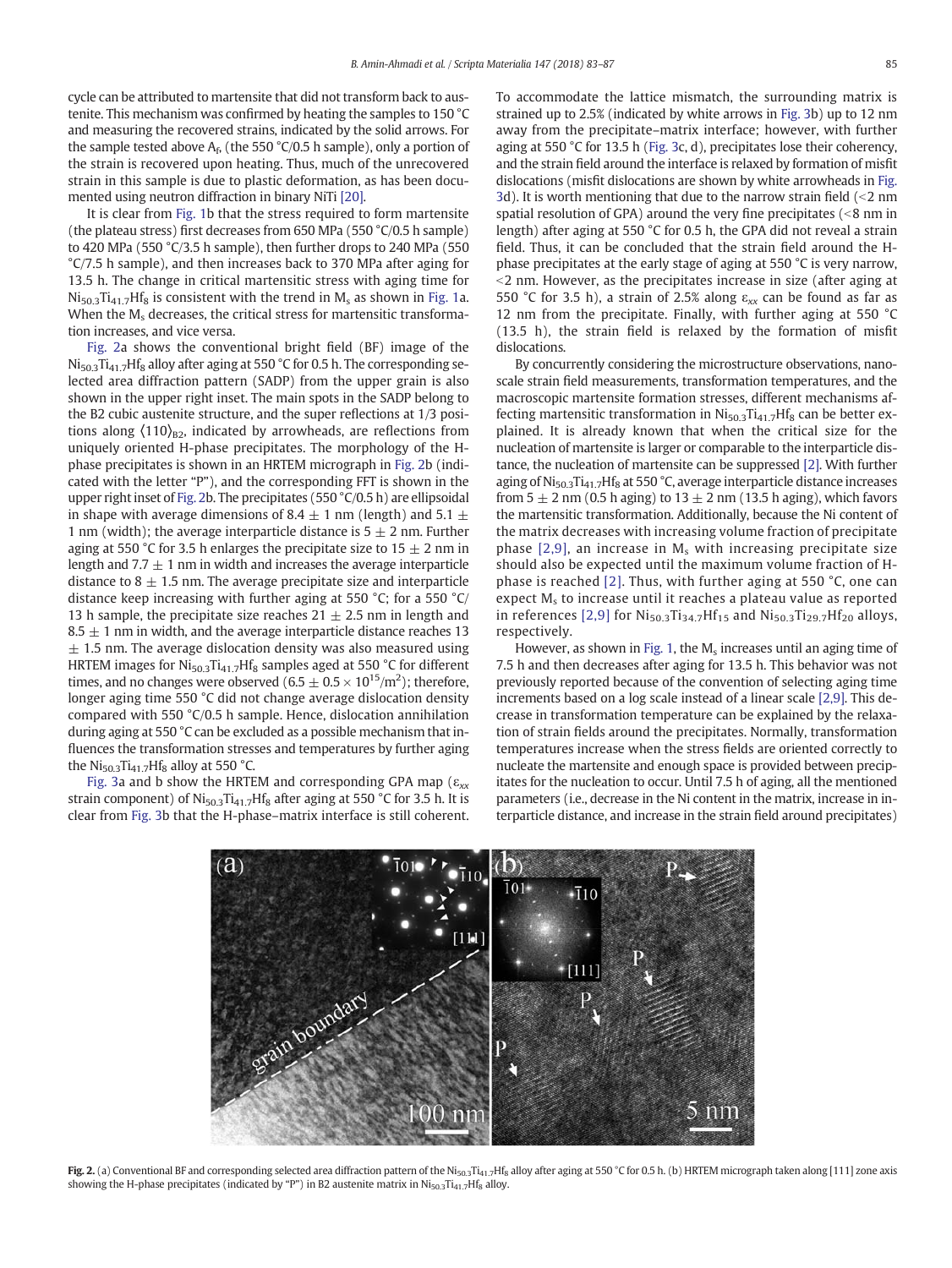<span id="page-3-0"></span>

Fig. 3. HRTEM micrograph taken along [111]<sub>B2</sub> zone axis showing H-phase precipitate and corresponding GPA map of  $\varepsilon_{xx}$  component in Ni<sub>50.3</sub>Ti<sub>41.7</sub>Hf<sub>8</sub> alloy after aging at 550 °C for (a,b) 3.5 h and (c,d) 13.5 h. The unstrained region as a reference structure for GPA analysis is also indicated by the white squares in (a) and (c).

favor the martensitic transformation. Beyond 7.5 h aging time, however, the martensitic transformation becomes less favored, because compositional and interparticle effects have begun to saturate and the effect of strain fields have become less favorable. Therefore, of the times we studied, the critical time for aging  $Ni_{50.3}Ti_{41.7}Hf_8$  at 550 °C is 7.5 h. At this point, most of the H-phase precipitates are coherent with a high strain field (around 2.5%), and the interparticle distance is high enough to allow nucleation of martensite. However, with further aging for 13.5 h, the precipitates are beginning to lose their coherency and become semi-coherent by forming misfit dislocations, and as a result, the strain fields in the matrix are beginning to relax, ultimately resulting in a decrease in M<sub>s</sub>.

In summary, the microstructure, superelasticity, and transformation temperatures in  $Ni<sub>50.3</sub>Ti<sub>41.7</sub>H<sub>8</sub>$  alloy after aging at 550 °C for different times were studied. Nano-sized ellipsoidal-shaped H-phase precipitates formed during heat treatment at 300 °C and coarsen after aging at 550 °C. Aging at 550 °C for different times provides a wide range of flexibility in modifying the transformation temperatures and critical martensitic stress. The  $M_s$  temperature first increased when aged at 550 °C for 7.5 h and then decreased at higher time. Accordingly, the critical martensitic plateau stress first decreased and then increased. The measurement of the strain field around the precipitates using the GPA technique showed strains up to 2.5% at distances up to 12 nm away from the precipitate–matrix interface which favors the martensitic transformation, however after aging for 13.5 h, most of the precipitates become semicoherent, resulting in a relaxation of the strain fields and ultimately resulting in the decrease in M<sub>s</sub>. Therefore, the coherency of the precipitates plays an important role in controlling the transformation temperatures and stresses of these alloys.

#### Acknowledgements

B.A. was supported by a fellowship from Confluent Medical Technologies. A.P.S. acknowledges support from the Department of Energy, Basic Energy Sciences (grant no. DE-SP0022534). R.D.N. gratefully acknowledges support from the NASA Transformative Aeronautics Concepts Program, Transformational Tools & Technologies (TTT) Project and the SMA Technology Lead, Othmane Benafan.

#### References

- [1] [F. Yang, D.R. Coughlin, P.J. Phillips, L. Yang, A. Devaraj, L. Kovarik, R.D. Noebe, M.J.](http://refhub.elsevier.com/S1359-6462(18)30008-3/rf0005) [Mills, Acta Mater. 61 \(2013\) 3335](http://refhub.elsevier.com/S1359-6462(18)30008-3/rf0005)–3346.
- [2] [A. Evirgen, I. Karaman, R. Santamarta, J. Pons, R.D. Noebe, Acta Mater. 83 \(2015\)](http://refhub.elsevier.com/S1359-6462(18)30008-3/rf0010) [48](http://refhub.elsevier.com/S1359-6462(18)30008-3/rf0010)–60.
- [3] [B. Amin-Ahmadi, T. Gallmeyer, J.G. Pauza, T.W. Duerig, R.D. Noebe, A.P. Stebner, Scr.](http://refhub.elsevier.com/S1359-6462(18)30008-3/rf0015) [Mater. 147 \(2018\) 11](http://refhub.elsevier.com/S1359-6462(18)30008-3/rf0015)–15.
- [4] [R. Santamarta, F. Arróyave, J. Pons, A. Evirgen, I. Karaman, H.E. Karaca, R.D. Noebe,](http://refhub.elsevier.com/S1359-6462(18)30008-3/rf0020) [Acta Mater. 61 \(2013\) 6191](http://refhub.elsevier.com/S1359-6462(18)30008-3/rf0020)–6206.
- [5] [X. Meng, W. Cai, K.T. Lau, L.M. Zhou, L. Zhao, J. Mater. Sci. Technol. 22 \(2006\)](http://refhub.elsevier.com/S1359-6462(18)30008-3/rf0025) [691](http://refhub.elsevier.com/S1359-6462(18)30008-3/rf0025)–695.
- [6] [X. Meng, W. Cai, Y. Zheng, Y.J. Zhao, Mater. Sci. Eng. A 438-440 \(2006\) 666](http://refhub.elsevier.com/S1359-6462(18)30008-3/rf0030)–670.
- [7] [X. Han, R. Wang, Z. Zhang, D. Yang, Acta Mater. 46 \(1997\) 273](http://refhub.elsevier.com/S1359-6462(18)30008-3/rf0035)–281.
- [8] [H.E. Karaca, S.M. Saghaian, G. Ded, H. Tobe, B. Basaran, H.J. Maier, R.D. Noebe, Y.I.](http://refhub.elsevier.com/S1359-6462(18)30008-3/rf0040) [Chumlyakov, Acta Mater. 61 \(2013\) 7422](http://refhub.elsevier.com/S1359-6462(18)30008-3/rf0040)–7431.
- [9] [B.C. Hornbuckle, T.T. Sasaki, G.S. Bigelow, R.D. Noebe, M.L. Weaver, G.B. Thompson,](http://refhub.elsevier.com/S1359-6462(18)30008-3/rf0045) [Mater. Sci. Eng. A 637 \(2015\) 63](http://refhub.elsevier.com/S1359-6462(18)30008-3/rf0045)–69.
- [10] [G.S. Bigelow, A. Garg, S.A. Padula, D.J. Gaydosh, R.D. Noebe, Scr. Mater. 64 \(2011\)](http://refhub.elsevier.com/S1359-6462(18)30008-3/rf0050) [725](http://refhub.elsevier.com/S1359-6462(18)30008-3/rf0050)–728.
- [11] [O. Benafan, R.D. Noebe, S.A. PadulaII, R. Vaidyanathan, Metall. Mater. Trans. A 43](http://refhub.elsevier.com/S1359-6462(18)30008-3/rf0055) [\(2012\) 4539](http://refhub.elsevier.com/S1359-6462(18)30008-3/rf0055)–4552.
- [12] [O. Benafan, A. Garg, R.D. Noebe, G.S. Bigelow, S.A. Padula, D.J. Gaydosh, N. Schell, J.H.](http://refhub.elsevier.com/S1359-6462(18)30008-3/rf0060) [Mabe, R. Vaidyanathan, Intermetallics 50 \(2014\) 94](http://refhub.elsevier.com/S1359-6462(18)30008-3/rf0060)–107.
- [13] [D.R. Coughlin, P.J. Phillips, G.S. Bigelow, A. Garg, R.D. Noebe, M.J. Mills, Scr. Mater. 67](http://refhub.elsevier.com/S1359-6462(18)30008-3/rf0065) [\(2012\) 112](http://refhub.elsevier.com/S1359-6462(18)30008-3/rf0065)–115.